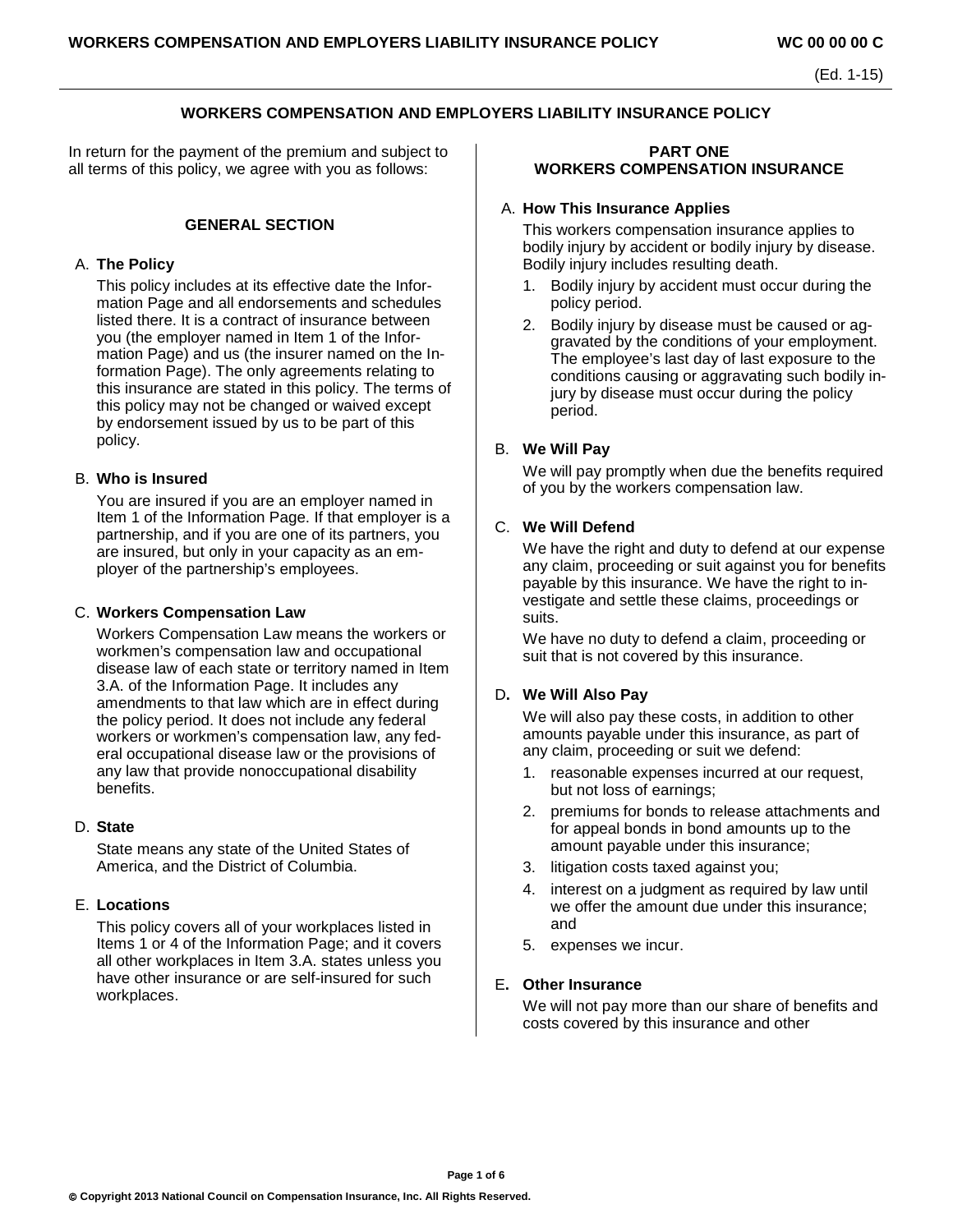(Ed. 1-15)

insurance or self-insurance. Subject to any limits of liability that may apply, all shares will be equal until the loss is paid. If any insurance or self-insurance is exhausted, the shares of all remaining insurance will be equal until the loss is paid.

# F. **Payments You Must Make**

You are responsible for any payments in excess of the benefits regularly provided by the workers compensation law including those required because:

- 1. of your serious and willful misconduct;
- 2. you knowingly employ an employee in violation of law;
- 3. you fail to comply with a health or safety law or regulation; or
- 4. you discharge, coerce or otherwise discriminate against any employee in violation of the workers compensation law.

If we make any payments in excess of the benefits regularly provided by the workers compensation law on your behalf, you will reimburse us promptly.

# G. **Recovery From Others**

We have your rights, and the rights of persons entitled to the benefits of this insurance, to recover our payments from anyone liable for the injury. You will do everything necessary to protect those rights for us and to help us enforce them.

# H. **Statutory Provisions**

These statements apply where they are required by law.

- 1. As between an injured worker and us, we have notice of the injury when you have notice.
- 2. Your default or the bankruptcy or insolvency of you or your estate will not relieve us of our duties under this insurance after an injury occurs.
- 3. We are directly and primarily liable to any person entitled to the benefits payable by this insurance. Those persons may enforce our duties; so may an agency authorized by law. Enforcement may be against us or against you and us.
- 4. Jurisdiction over you is jurisdiction over us for purposes of the workers compensation law. We are bound by decisions against you under that law, subject to the provisions of this policy that are not in conflict with that law.
- 5. This insurance conforms to the parts of the

workers compensation law that apply to:

- a. benefits payable by this insurance;
- b. special taxes, payments into security or other special funds, and assessments payable by us under that law.
- 6. Terms of this insurance that conflict with the workers compensation law are changed by this statement to conform to that law.

Nothing in these paragraphs relieves you of your duties under this policy.

### **PART TWO**

### **EMPLOYERS LIABILITY INSURANCE**

### A. **How This Insurance Applies**

This employers liability insurance applies to bodily injury by accident or bodily injury by disease. Bodily injury includes resulting death.

- 1. The bodily injury must arise out of and in the course of the injured employee's employment by you.
- 2. The employment must be necessary or incidental to your work in a state or territory listed in Item 3.A. of the Information Page.
- 3. Bodily injury by accident must occur during the policy period.
- 4. Bodily injury by disease must be caused or aggravated by the conditions of your employment. The employee's last day of last exposure to the conditions causing or aggravating such bodily injury by disease must occur during the policy period.
- 5. If you are sued, the original suit and any related legal actions for damages for bodily injury by accident or by disease must be brought in the United States of America, its territories or possessions, or Canada.

# B. **We Will Pay**

**Page 2 of 6**

We will pay all sums that you legally must pay as damages because of bodily injury to your employees, provided the bodily injury is covered by this Employers Liability Insurance.

The damages we will pay, where recovery is permitted by law, include damages:

1. For which you are liable to a third party by reason of a claim or suit against you by that third party to recover the damages claimed against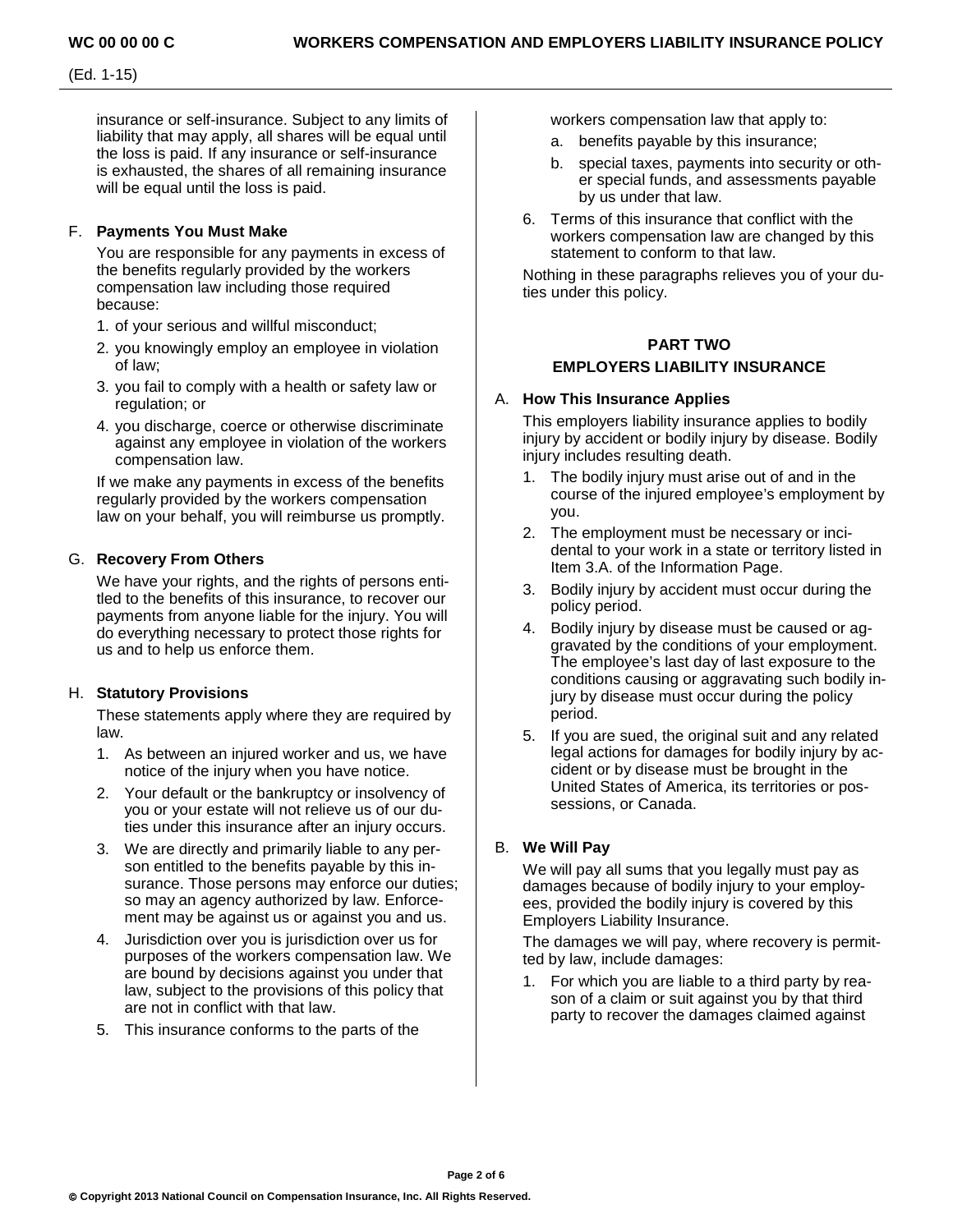such third party as a result of injury to your employee;

- 2. For care and loss of services; and
- 3. For consequential bodily injury to a spouse, child, parent, brother or sister of the injured employee; provided that these damages are the direct consequence of bodily injury that arises out of and in the course of the injured employee's employment by you; and
- 4. Because of bodily injury to your employee that arises out of and in the course of employment, claimed against you in a capacity other than as employer.

# C. **Exclusions**

This insurance does not cover:

- 1. Liability assumed under a contract. This exclusion does not apply to a warranty that your work will be done in a workmanlike manner;
- 2. Punitive or exemplary damages because of bodily injury to an employee employed in violation of law;
- 3. Bodily injury to an employee while employed in violation of law with your actual knowledge or the actual knowledge of any of your executive officers;
- 4. Any obligation imposed by a workers compensation, occupational disease, unemployment compensation, or disability benefits law, or any similar law;
- 5. Bodily injury intentionally caused or aggravated by you;
- 6. Bodily injury occurring outside the United States of America, its territories or possessions, and Canada. This exclusion does not apply to bodily injury to a citizen or resident of the United States of America or Canada who is temporarily outside these countries;
- 7. Damages arising out of coercion, criticism, demotion, evaluation, reassignment, discipline, defamation, harassment, humiliation, discrimination against or termination of any employee, or any personnel practices, policies, acts or omissions;
- 8. Bodily injury to any person in work subject to the Longshore and Harbor Workers' Compensation Act (33 U.S.C. Sections 901 et seq.), the Nonappropriated Fund Instrumentalities Act (5 U.S.C. Sections 8171 et seq.), the Outer Continental Shelf Lands Act (43 U.S.C. Sections 1331 et seq.), the Defense Base Act (42 U.S.C. Sections 1651–1654), the Federal Mine Safety and Health Act (30 U.S.C. Sections 801 et seq. and 901– 944), any other federal workers or workmen's compensation law or other federal occupational disease law, or any amendments to these laws;
- 9. Bodily injury to any person in work subject to the Federal Employers' Liability Act (45 U.S.C. Sections 51 et seq.), any other federal laws obligating an employer to pay damages to an employee due to bodily injury arising out of or in the course of employment, or any amendments to those laws;
- 10.Bodily injury to a master or member of the crew of any vessel, and does not cover punitive damages related to your duty or obligation to provide transportation, wages, maintenance, and cure under any applicable maritime law;
- 11.Fines or penalties imposed for violation of federal or state law; and
- 12.Damages payable under the Migrant and Seasonal Agricultural Worker Protection Act (29 U.S.C. Sections 1801 et seq.) and under any other federal law awarding damages for violation of those laws or regulations issued thereunder, and any amendments to those laws.

# D. **We Will Defend**

We have the right and duty to defend, at our expense, any claim, proceeding or suit against you for damages payable by this insurance. We have the right to investigate and settle these claims, proceedings and suits.

We have no duty to defend a claim, proceeding or suit that is not covered by this insurance. We have no duty to defend or continue defending after we have paid our applicable limit of liability under this insurance.

# E. **We Will Also Pay**

We will also pay these costs, in addition to other amounts payable under this insurance, as part of any claim, proceeding, or suit we defend:

- 1. Reasonable expenses incurred at our request, but not loss of earnings;
- 2. Premiums for bonds to release attachments and for appeal bonds in bond amounts up to the limit of our liability under this insurance;
- 3. Litigation costs taxed against you;
- 4. Interest on a judgment as required by law until we offer the amount due under this insurance; and
- 5. Expenses we incur.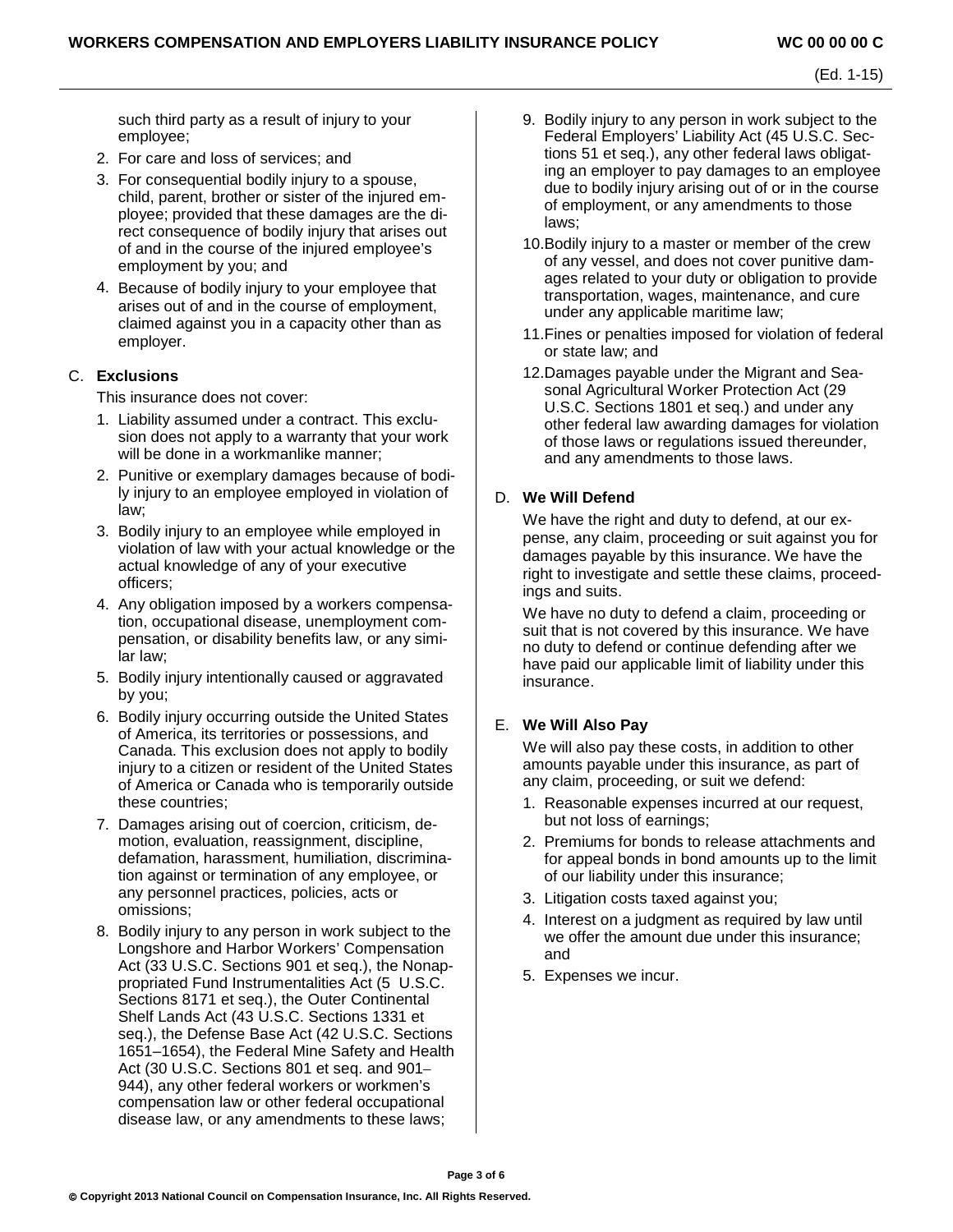(Ed. 1-15)

#### F. **Other Insurance**

We will not pay more than our share of damages and costs covered by this insurance and other insurance or self-insurance. Subject to any limits of liability that apply, all shares will be equal until the loss is paid. If any insurance or self-insurance is exhausted, the shares of all remaining insurance and self-insurance will be equal until the loss is paid.

# G. **Limits of Liability**

Our liability to pay for damages is limited. Our limits of liability are shown in Item 3.B. of the Information Page. They apply as explained below.

1. Bodily Injury by Accident. The limit shown for "bodily injury by accident—each accident" is the most we will pay for all damages covered by this insurance because of bodily injury to one or more employees in any one accident.

A disease is not bodily injury by accident unless it results directly from bodily injury by accident.

2. Bodily Injury by Disease. The limit shown for "bodily injury by disease—policy limit" is the most we will pay for all damages covered by this insurance and arising out of bodily injury by disease, regardless of the number of employees who sustain bodily injury by disease. The limit shown for "bodily injury by disease—each employee" is the most we will pay for all damages because of bodily injury by disease to any one employee.

Bodily injury by disease does not include disease that results directly from a bodily injury by accident.

3. We will not pay any claims for damages after we have paid the applicable limit of our liability under this insurance.

# H. **Recovery From Others**

We have your rights to recover our payment from anyone liable for an injury covered by this insurance. You will do everything necessary to protect those rights for us and to help us enforce them.

# I. **Actions Against Us**

There will be no right of action against us under this insurance unless:

1. You have complied with all the terms of this policy; and

2. The amount you owe has been determined with our consent or by actual trial and final judgment.

This insurance does not give anyone the right to add us as a defendant in an action against you to determine your liability. The bankruptcy or insolvency of you or your estate will not relieve us of our obligations under this Part.

# **PART THREE OTHER STATES INSURANCE**

#### A. **How This Insurance Applies**

- 1. This other states insurance applies only if one or more states are shown in Item 3.C. of the Information Page.
- 2. If you begin work in any one of those states after the effective date of this policy and are not insured or are not self-insured for such work, all provisions of the policy will apply as though that state were listed in Item 3.A. of the Information Page.
- 3. We will reimburse you for the benefits required by the workers compensation law of that state if we are not permitted to pay the benefits directly to persons entitled to them.
- 4. If you have work on the effective date of this policy in any state not listed in Item 3.A. of the Information Page, coverage will not be afforded for that state unless we are notified within thirty days.

# B. **Notice**

**Page 4 of 6**

Tell us at once if you begin work in any state listed in Item 3.C. of the Information Page.

# **PART FOUR YOUR DUTIES IF INJURY OCCURS**

Tell us at once if injury occurs that may be covered by this policy. Your other duties are listed here.

- 1. Provide for immediate medical and other services required by the workers compensation law.
- 2. Give us or our agent the names and addresses of the injured persons and of witnesses, and other information we may need.
- 3. Promptly give us all notices, demands and legal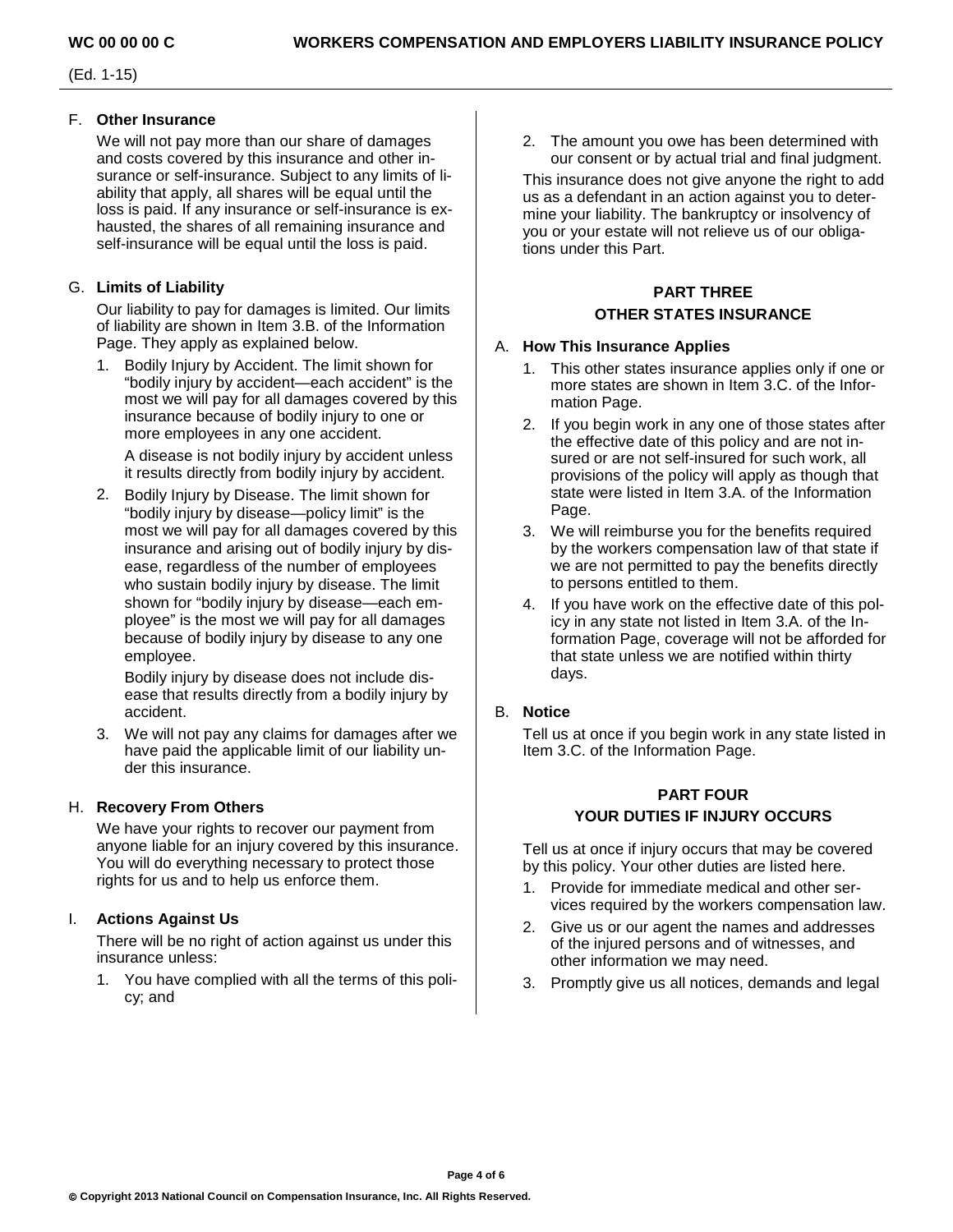papers related to the injury, claim, proceeding or suit.

- 4. Cooperate with us and assist us, as we may request, in the investigation, settlement or defense of any claim, proceeding or suit.
- 5. Do nothing after an injury occurs that would interfere with our right to recover from others.
- 6. Do not voluntarily make payments, assume obligations or incur expenses, except at your own cost.

# **PART FIVE—PREMIUM**

### A. **Our Manuals**

All premium for this policy will be determined by our manuals of rules, rates, rating plans and classifications. We may change our manuals and apply the changes to this policy if authorized by law or a governmental agency regulating this insurance.

# B. **Classifications**

Item 4 of the Information Page shows the rate and premium basis for certain business or work classifications. These classifications were assigned based on an estimate of the exposures you would have during the policy period. If your actual exposures are not properly described by those classifications, we will assign proper classifications, rates and premium basis by endorsement to this policy.

# C. **Remuneration**

Premium for each work classification is determined by multiplying a rate times a premium basis. Remuneration is the most common premium basis. This premium basis includes payroll and all other remuneration paid or payable during the policy period for the services of:

- 1. all your officers and employees engaged in work covered by this policy; and
- 2. all other persons engaged in work that could make us liable under Part One (Workers Compensation Insurance) of this policy. If you do not have payroll records for these persons, the contract price for their services and materials may be used as the premium basis. This paragraph 2 will not apply if you give us proof that the employers of these persons lawfully secured their workers compensation obligations.

### D. **Premium Payments**

You will pay all premium when due. You will pay the premium even if part or all of a workers compensation law is not valid.

# E. **Final Premium**

The premium shown on the Information Page, schedules, and endorsements is an estimate. The final premium will be determined after this policy ends by using the actual, not the estimated, premium basis and the proper classifications and rates that lawfully apply to the business and work covered by this policy. If the final premium is more than the premium you paid to us, you must pay us the balance. If it is less, we will refund the balance to you. The final premium will not be less than the highest minimum premium for the classifications covered by this policy.

If this policy is canceled, final premium will be determined in the following way unless our manuals provide otherwise:

- 1. If we cancel, final premium will be calculated pro rata based on the time this policy was in force. Final premium will not be less than the pro rata share of the minimum premium.
- 2. If you cancel, final premium will be more than pro rata; it will be based on the time this policy was in force, and increased by our short-rate cancelation table and procedure. Final premium will not be less than the minimum premium.

# F. **Records**

You will keep records of information needed to compute premium. You will provide us with copies of those records when we ask for them.

# G. **Audit**

**Page 5 of 6**

You will let us examine and audit all your records that relate to this policy. These records include ledgers, journals, registers, vouchers, contracts, tax reports, payroll and disbursement records, and programs for storing and retrieving data. We may conduct the audits during regular business hours during the policy period and within three years after the policy period ends. Information developed by audit will be used to determine final premium. Insurance rate service organizations have the same rights we have under this provision.